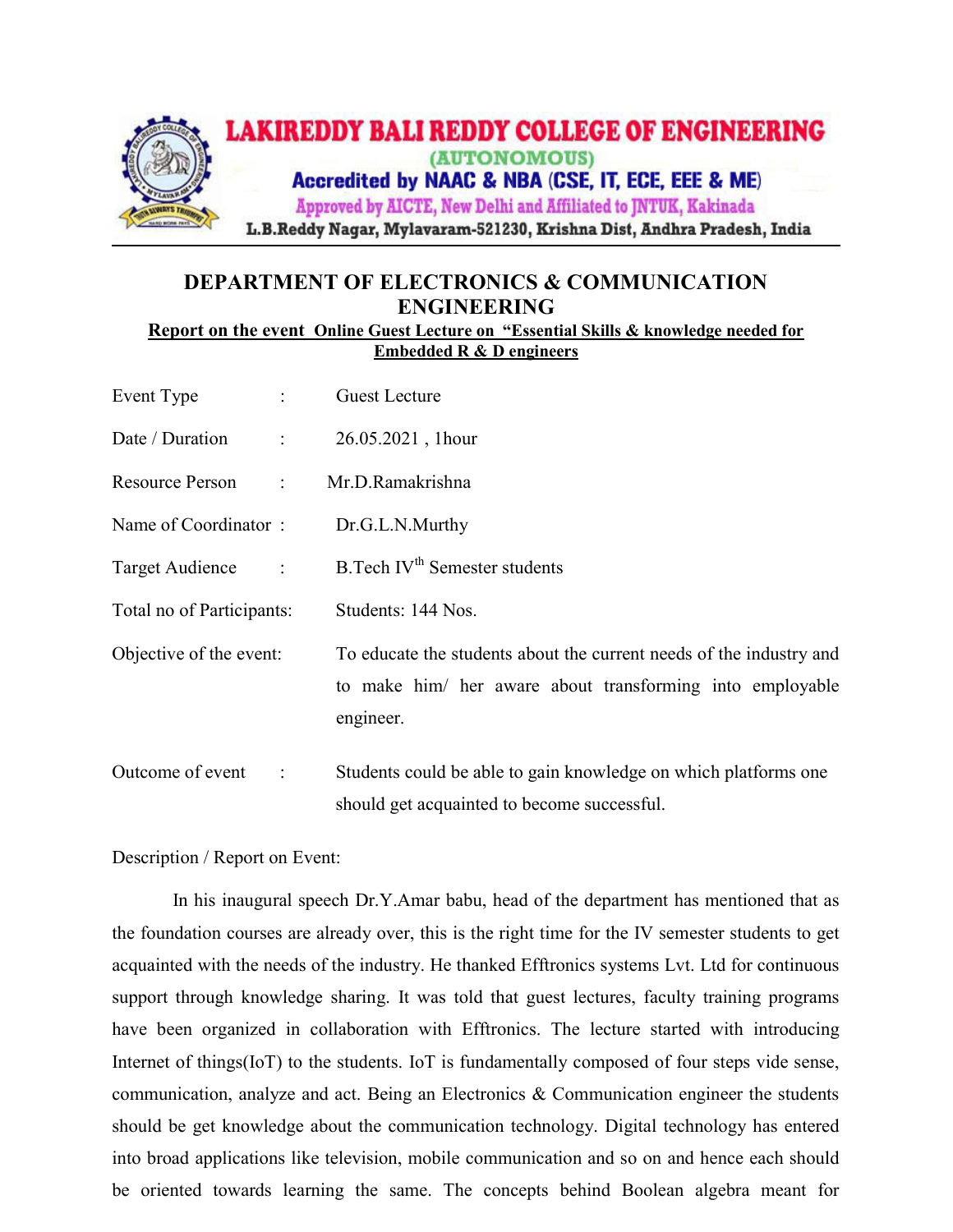simplification of truth tables have been explained. In sequential circuits, everything is synthesized with state machines and hence should be practiced well.

It was told, Algebra is the base for understand and analyzing majority of the systems that are generally dealt with. Once one represents systems mathematically, programming is a mandatory to implement the same. It was told that protocols are a must for communicating data from one CPU to another. Thus, the way to build the protocols along with their working should be known well. Coding is the skill needed for working with digital technology and the way data is organized and used should also be learnt through data structures.

Soft ware development cycle contains four underlying steps analysis, design, implementation and testing. Earlier implementation was consuming much time as better compilers and tools along with built in library functions are not available. Understanding the various solutions possible comes under analysis that will be followed by design. The designing process will be effective only if optimization is done. It was told that documentation plays a vital role in communicating so that one can understand easily and hence should be acquainted.

Apart from all the technical skills, it is more important to have growth mind set. The efforts to be put for growing professionally must be known and performed well. When one wants to grow, creation of value to customer is significant and this needs creativity. Thus technology, proper mind set and practice will increase the capability. Mere having the fear, money, recognition and power are not sufficient to get the desired results. One should know the purpose of working along with mastery in the subject. Each should have autonomy in thinking instead of simply learning from the books or lectures. The lecture ended by, thanking the resource person for educating the students about the skill set to get acquainted with.

Feedback / Suggestions : Nil